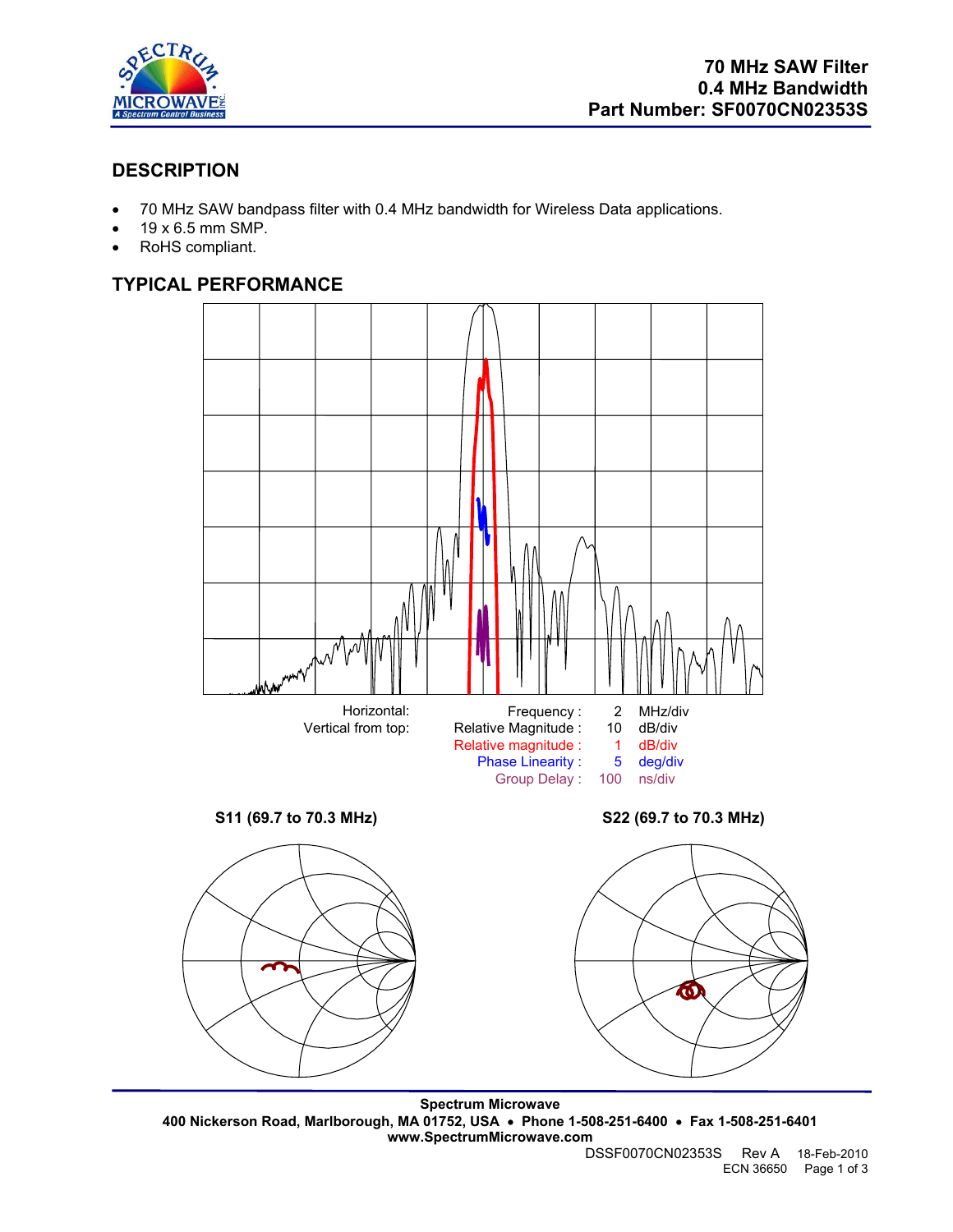

### **SPECIFICATION**

| <b>Parameter</b>                                  | Min   | <b>Typ</b> | <b>Max</b> | <b>Units</b> |
|---------------------------------------------------|-------|------------|------------|--------------|
| Center Frequency (Fc) <sup>1</sup>                |       | 70.00      |            | <b>MHz</b>   |
| Minimum Insertion Loss <sup>2</sup>               |       | 11.5       | 13.0       | dB           |
| Lower 1 dB Frequency                              |       | 69.69      | 69.80      | <b>MHz</b>   |
| Upper 1 dB Frequency                              | 70.20 | 70.32      |            | <b>MHz</b>   |
| 3 dB Bandwidth                                    | 0.60  | 0.85       |            | <b>MHz</b>   |
| Lower 25 dB Frequency                             | 69.10 | 69.21      |            | <b>MHz</b>   |
| Upper 25 dB Frequency                             |       | 70.79      | 70.90      | <b>MHz</b>   |
| Lower 35 dB Frequency                             | 69.00 | 69.16      |            | <b>MHz</b>   |
| Upper 35 dB Frequency                             |       | 70.90      | 71.00      | <b>MHz</b>   |
| Passband Variation (69.80 to 70.20 MHz)           |       | 0.7        | 1          | dB p-p       |
| Device Delay                                      |       | 2.15       | 2.40       | <b>us</b>    |
| Group Delay Variation (69.80 to 70.20 MHz)        |       | 200        | 250        | ns p-p       |
| Rejection $(47.8 \text{ to } 49.8 \text{ MHz})^3$ | 45    | 60         |            | dB           |
| Source and Load Impedance                         |       | 50         |            | Ω            |
| <b>Ambient Temperature</b>                        | 20    | 25         | 30         | $^{\circ}$ C |

Notes: 1. Average of the lower and upper 3 dB band edge frequencies.

2. All dB values are referenced to the insertion loss.

3. Ultimate rejection outside of this area from 0.5\*Fc to 1.5\*Fc will be 35 dB (min).

## **MAXIMUM RATINGS**

| Parameter                          | Min | Max | units  |
|------------------------------------|-----|-----|--------|
| Storage Temperature Range          | -40 | 85  | $\sim$ |
| <b>Operating Temperature Range</b> | -32 |     | $\sim$ |
| Input Power Level                  |     |     | dBm    |

### **MATCHING CIRCUIT**



Notes:

1. Recommend use of +/- 2% tolerance components. Minimum Q=40.

2. Component values are for reference only and may change depending on board layout.

**Spectrum Microwave 400 Nickerson Road, Marlborough, MA 01752, USA** • **Phone 1-508-251-6400** • **Fax 1-508-251-6401 www.SpectrumMicrowave.com**